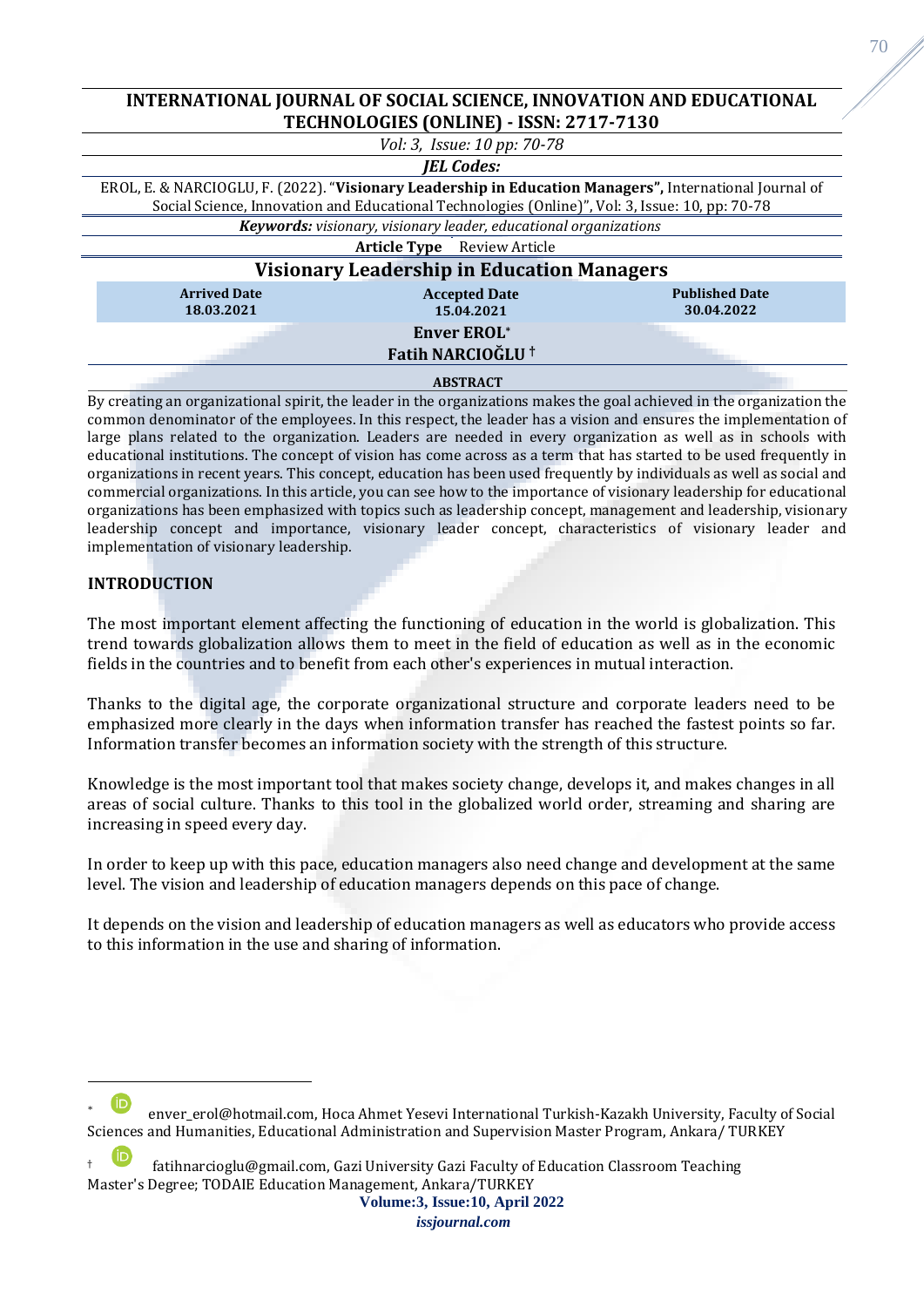#### **Literature Review**

#### **Vision**

Vision reflects a thought separated from the realities of everyday life. Vision is important for school administrators. Because vision is closely related to the set of basic elements that influence the formation of leadership behavior.

Vision is a fundamental dynamic in terms of the source of leadership behavior. Visionary leadership, unlike other leadership approaches, reflects a special energy and message. Understanding vision helps us understand the underlying realities of visionary leadership theory (Starratt, 1995).

The importance of visionary leadership comes from the organization developing a vision for the future. If past developments are not clearly documented, this poses a serious problem from an organizational point of view.

Visionary leader succeeds in solving this problem (Schein, 1997). In this context, the education managers who are the leaders of this educational organization should accompany the rapid development of the changing world order while actively using past experiences, knowledge and skills. The training manager's ability to adapt to this rapid change depends on the ability to provide the tasks expected of the individuals.

On the one hand, the education manager has to closely follow the professional developments in his field, and on the other hand, he has to meet the expectations of the educational organizations and leaders of the society that occurs as a result of rapid change.

As is now seen in many fields, a lot of scientific research is carried out in education management. In line with the data obtained from these researches, it shapes the institutional and most practical basic structure of education leadership. It is necessary to understand the concept of corporate visionary leadership clearly in order to understand what roles and expectations are.

The bigger the vision, the more winners it has. It is understood that the concept of vision was initially used with more mystical meanings. However, according to Maxwell (1999), vision is not a mystical quality.

It comes about with the past life of a leader and the history of the people around him. According to Kakabadse (2005) and his friends, vision can be defined as a vision, which is due to critical thinking. According to Awamleh and Gardner (1999) from Kirkpatric and Locke (1996), vision is a natural ideology.

Expressions containing the basic characteristics of the vision can be listed as follows (Özden, 1998).

- Vision development means seeing the current situation as a problem,
- To be able to establish realistic dreams of the goals to be achieved in the future,
- To experience a creative tension,
- To create your own future,
- To reconstruct reality,
- The search for vision is the struggle to give meaning to human life,
- It is a concrete image of the future,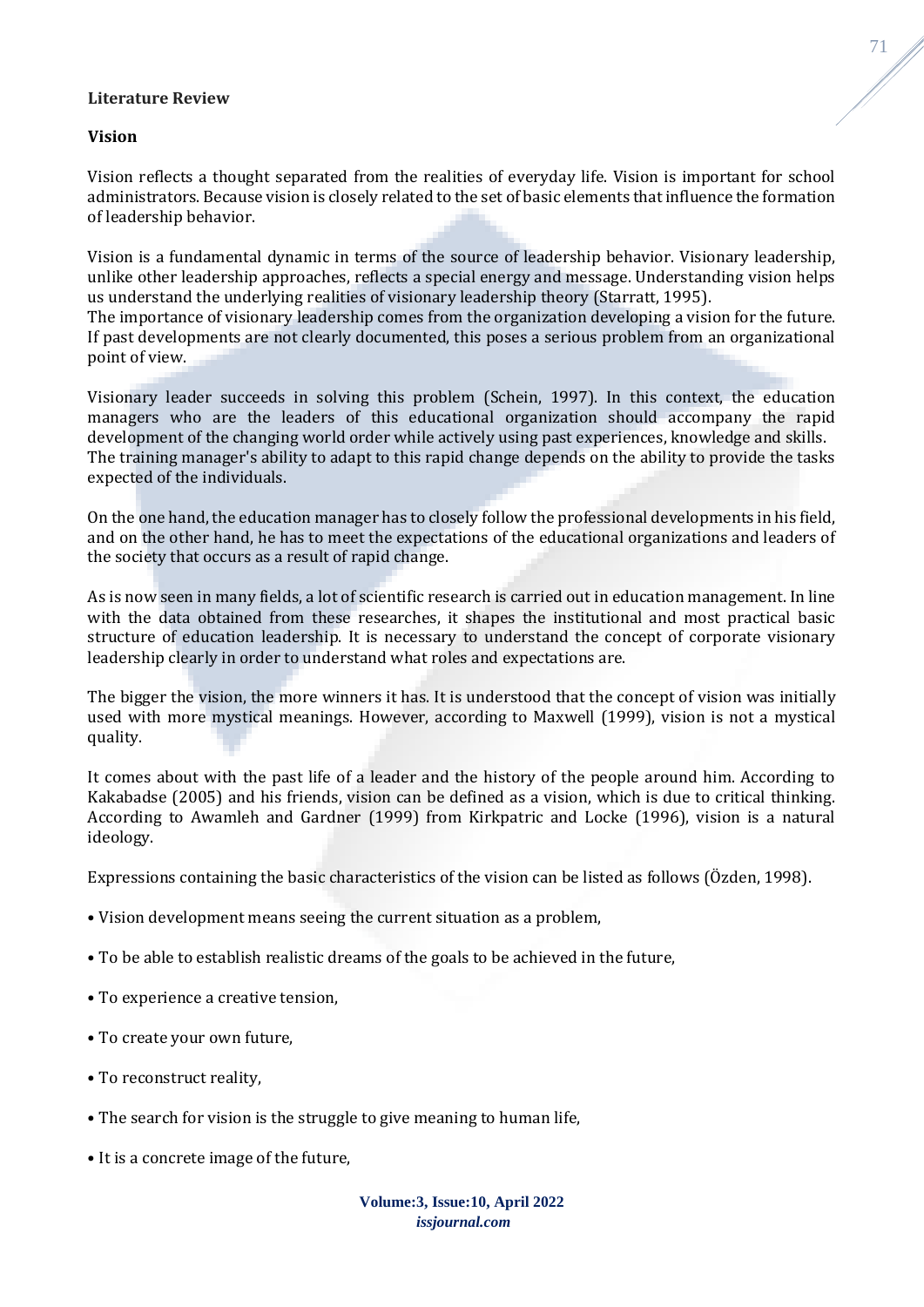• Ideas that bring success among those who deviate from the habit are defined as vision.

# **Visionary Leadership**

The visionary leader can look at the future from a new perspective and analyze and synthesize this new perspective with superior skill. The visionary leader can successfully communicate and institutionalize the vision to all levels of the organization. This leader does not only have power, he can influence those who follow him with his thoughts.

Visionary leadership is the ability to create and communicate visions that can collectively influence and mobilize people. Management is the power to perceive things to be done and to make people work, people go after visions, not other people. According to Klopp, visionary leaders should be able to communicate the stages of creative thinking, while charisma should be understood as social leadership (Brengelmann, 1995).

A visionary and new-looking manager, unlike other managers, should have the ability to read different developments and events. Regarding vision creation, the French writer Marchel Proust says: "In order to travel towards an invention, new eyes are needed, not new landscapes." Visionary leader is the leader who can look to the future from a new angle (Parikh et. al., 1996).

There is no limit to the width of the horizon in this point of view and it becomes a structure that can renew itself every day. Education managers who can hold on to different perspectives within this structure are seriously involved in the context of visionary leadership.

The work carried out within the framework of management renewal is based on two different leadership models. First, the manager manages to develop a clear vision in a strong vision model. Custom icons make sense with this vision. Rewarding the organization's efforts for the future is consistent with vision. In this model, the visionary leader tries to predict the future in the best way, the second is that the organization benefits from a weak vision model.

In this case, the new leaders are intolerant today, the need for change at all levels of the organization consists mostly of repeated and power-based messages. The administrator selects the suggestions to be brought for the solution and tries to make sense of them.

This model does not bring success in an organizational environment. Because according to this model, the organization does not know what kind of organization it will be in the beginning (Schein, 1997). In this context, institutions that can sharply form their own organization, institutional structure, working models, missions and visions progress towards success. This progress goal is provided by the institution managers in educational institutions.

The visionary leader can successfully communicate and institutionalize the vision to all levels of the organization. This leader does not only have power, but he can also influence those who follow him with his thoughts. We can understand the organization's question of how we want to be based on vision. This question is closely related to the question of how we can make a psychological contract with the vision today. The institutionalization of a vision in organizational life does not occur by orders or pressure.

Vision is more of a persuasion contract; it is a contract that is perceived correctly by the workers and the organization, and the timing is correct, creating enthusiasm and commitment in the workers (Bennis, 1996). Accordingly, they are visionary leaders who can guide the determination and effort to work in the organizational structure among employees, increase efficiency and ensure development.

This task increases exponentially if the size of the audience addressed by the leader in the educational environment is taken into account. However, the concept of size or excess should not always be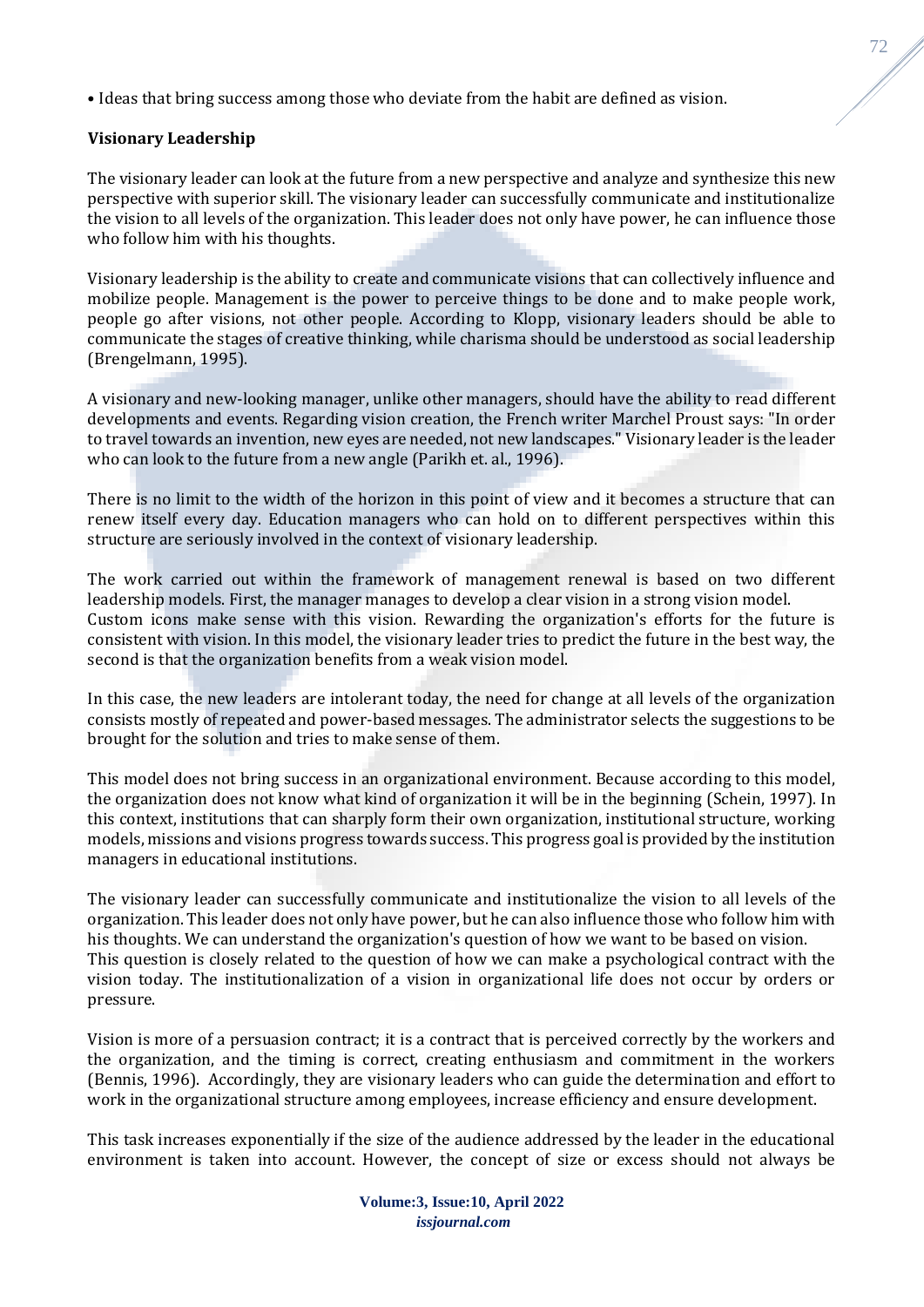considered negative. Managing a large family well can be an important detail that maximizes productivity.

At this point, we come across a structure that has become institutionalized, provided an intimate environment and folded power of influence. The formation of this structure is not only with a visionary education leader, but it is the visionary education leaders who initiate this structure and give momentum to it.

The vision of the future does not reflect the past. It could be a repetition of time. But vision is associated with the culture of the organization and can contribute to the decision-making process. Vision can help illuminate and continuously evaluate new events. New paradigm managers must determine how they can realize a vision and translate the vision into implementation (Bennis, 1996).

As previously stated, leading structures that update themselves using knowledge can achieve the highest level of goals. Development and change are indispensable elements of this.

A vision under development is not dreaming, but creating the future (Sashkin ve Rosenberg, 2005). Vision is to dream and design the future. Visionary leaders are those who dream and design the future of their communities and organizations (Erçetin, 2000). It is known that visionary individuals can use their future designs at the highest level. Design skills come to life not on objects but on human resources.



**Fig. 1.** The Domain of Strategic Leadership (Daft, 1999)

Figure 1 represents the levels that make up the system.

Strategic Leadership Responsible for external relations. Vision reflects the environment and works in harmony (Daft, 1999).

Vision is an important component of an organization's success. A developing organization will have a concise, directional vision that the company is going and is widely understood at all levels of the organization. The more conscious, understandable and visionful employees are about vision, the more useful they are in directing their behavior on a daily basis.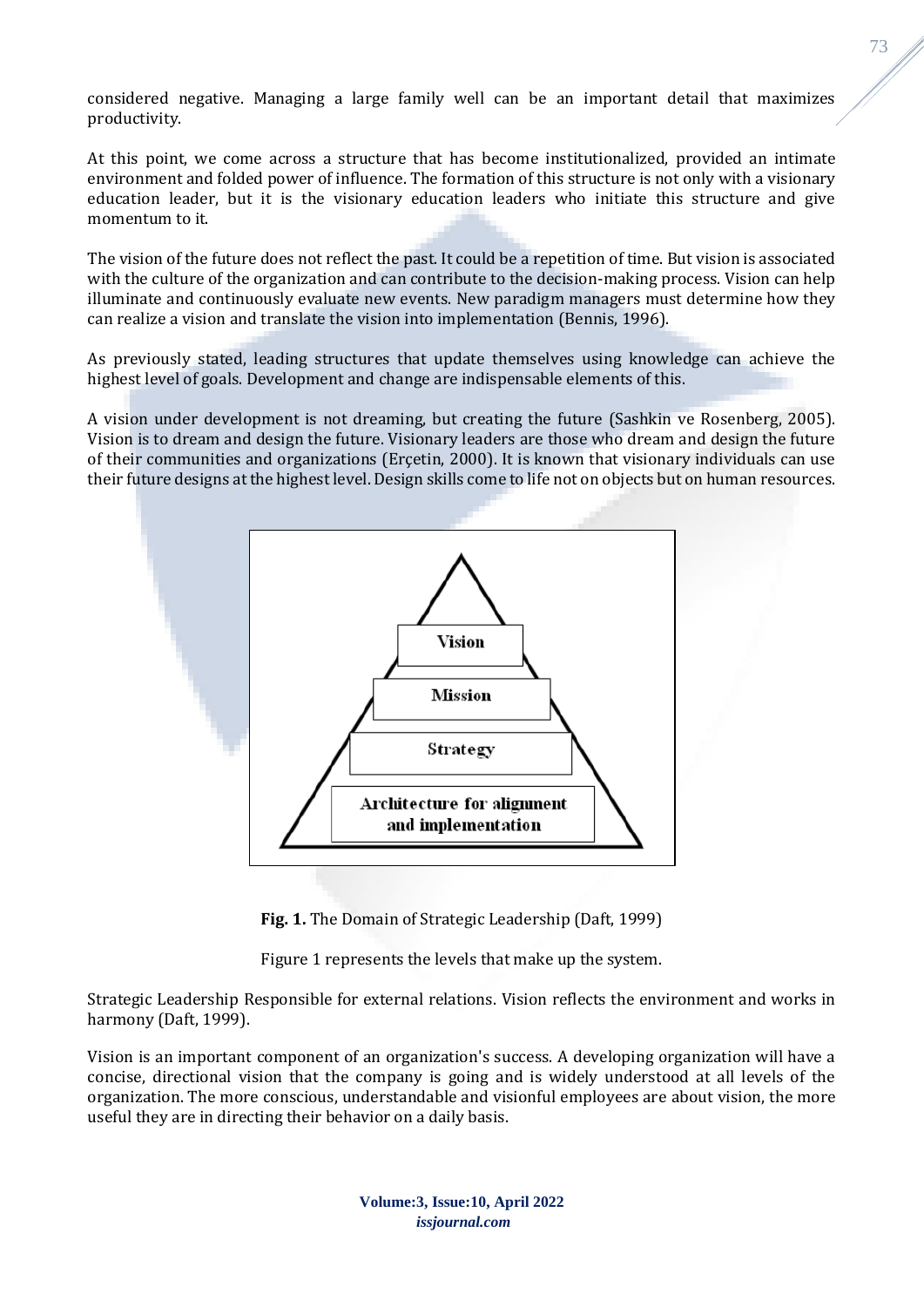Senior leaders have delved further into the content of their strategic vision communications. Larwood et al. (1995) explored the distinctiveness According to the authors, the vision is future-oriented and deals with strategic planning.



**Figure 2.** A model of lop leaders' strategic vision and values interpretation process using motivating language

Note. This model represents how organizational leaders translate environmental influences into guidance.

# **Putting Vision into Action**

Transforming vision into action activities at the school level should try to make the vision implemented and strengthened with the symbols and rules that the education administrator will provide in the school culture. Vision is very important in terms of corporate culture and leadership equation. Vision can only be achieved in a strong culture.

If there is no strong organizational culture in an institution, it is very difficult to realize the organizational vision in that institution. For example, if any school does not have a vision, it cannot have a mission. Because vision is the most fundamental determinant of the mission. A school leader with no vision is like a person who can't find his way in the dark, he doesn't know which way to go. The vision shows the goals for the future. The mission also includes special tasks that it must take on in order to achieve these goals.

As a visionary and missionary, the training manager is also a symbol manager. For every manager, symbolic leadership is an issue that should be addressed with suggestion. Mintzberg argued that symbol management is very important among the roles of the school administrator. School administrators have to pay attention to who and how the awards are awarded, how to communicate with staff, while demonstrating symbolic leadership behavior.

The effective school leader meets the requirements of school staff to belong, identity, organizational commitment, integration for organizational purposes through symbolic leadership behaviors. In addition to bringing a critical approach to the leadership role of the education director, symbolic management also offers a perspective on how shared meanings, values, ideologies and emotions will proceed to the future (Kelly & Bredeson, 1991).

74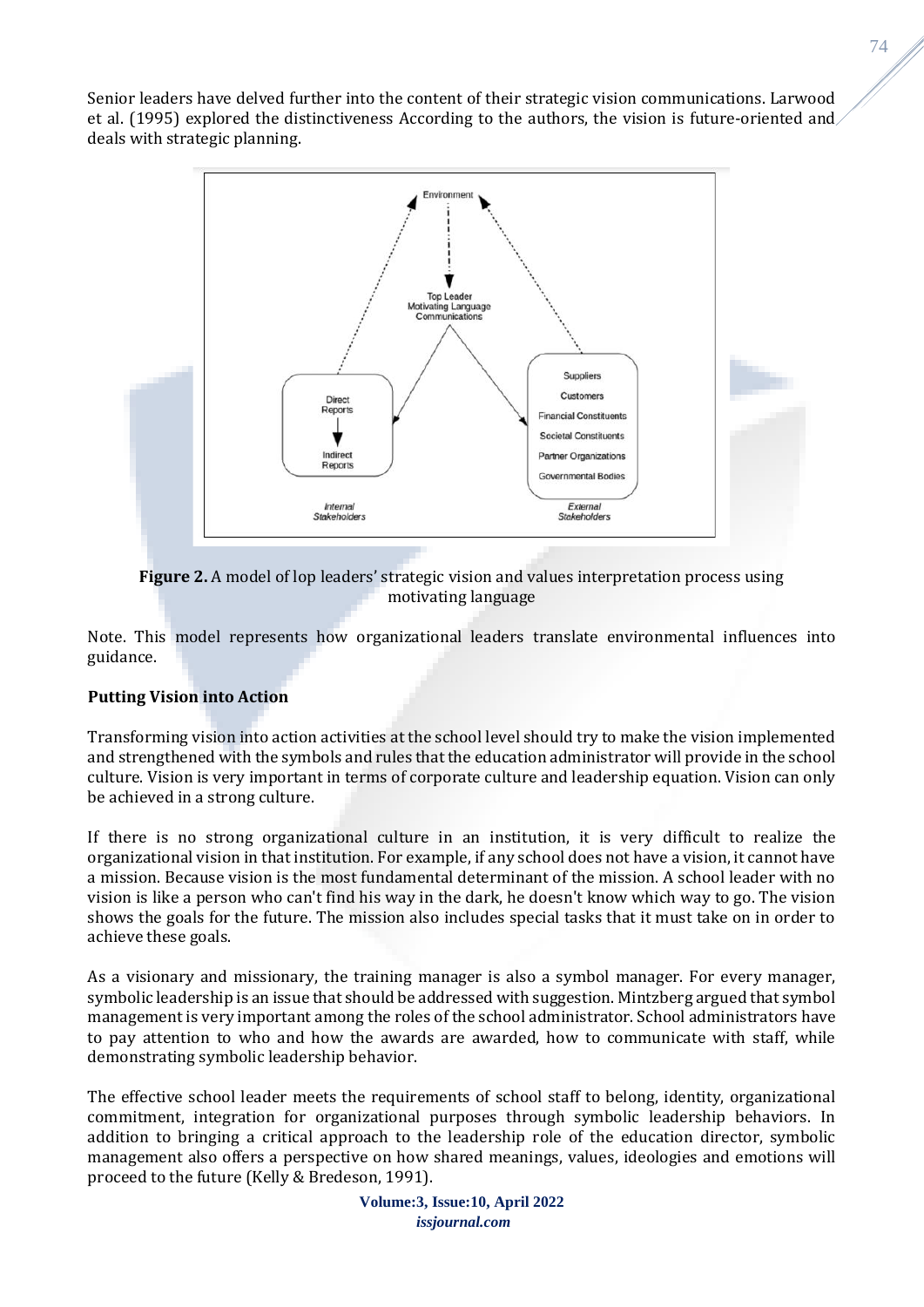All movements within the framework of management renewal are based on two different leadership basic models. First, the leader is in a strong vision model and succeeds in developing a clear vision. Specific icons make sense thanks to this vision. Rewarding the future work of the institution becomes consistent thanks to the vision.

In this model, the visionary leader strives to make the most of the future. Another model, the second, is that the institution benefits from an unsymished vision model. In this case, it creates an unwelcome environment for new leaders. The need of the institution at all levels becomes more repetitive and power-based messages. To solve this, the administrator creates the entire recommendations and tries to make sense of them. This model does not bring successes in the corporate environment.

# **Visionary Leadership Roles**

Visionary leadership has three different roles in the main theme. These roles are to see the path to follow, to be able to walk this path and to be the way.

# **1. Seeing the Road**

With a visionary leadership view, it is very important to see the way first. The path to follow is a reflection of the vision's image in the future. It is also the desired goal to be achieved.

Visionary leaders are the ones who can see the most appropriate way in different ways. Managers with projects and designs and plans for the future can have the stress and search to see this way. Otherwise, it is not possible for a leader who does not aim for and see the future, without a project and without plans, to see the way, but to see the way.

Because visionary leadership also requires an emotional sense for the future. The visionary leader is the leader who opens the horizons of the future intellectually and emotionally. Seeing the road also requires intuitive power. With these powers, the visionary leader opens the curtain on the unknown world of the future and sheds light on the future.

Visionary leaders are people who can map out the future. We can see this map as the vision of the leader. By making the path to follow visible, the map will make the people they lead aware of it. Seeing this path requires intuitive power. The visionary leader illuminates the future with the power of thought and intuition.

# **2. Walking on the Road**

The visionary leader's noticeable success is not limited to seeing this path. There are too many leaders who see the road but can't walk on the road. The visionary leader is the leader who, in addition to seeing the path, is able to walk the path he sees.

For visionary leaders, it is very important to recognize and see the path. But walking down this path is just as important as seeing it. Walking down the road demonstrates the decisive behavior of the visionary leader.

This vision can also be achieved by walking along the road. If the path seen and the path being walked are different from each other, the vision is not reached.

In education management, visionary leaders set themselves goals and try to move forward with this goal. However, after a while, they know when they leave this path they are walking, or they do not reach the destination. Visionary leadership requires a superment life and experience. It may not always be easy for the vision to come true. In this case, the leader comes to the fore with its stability feature.

# **3. Being the Way**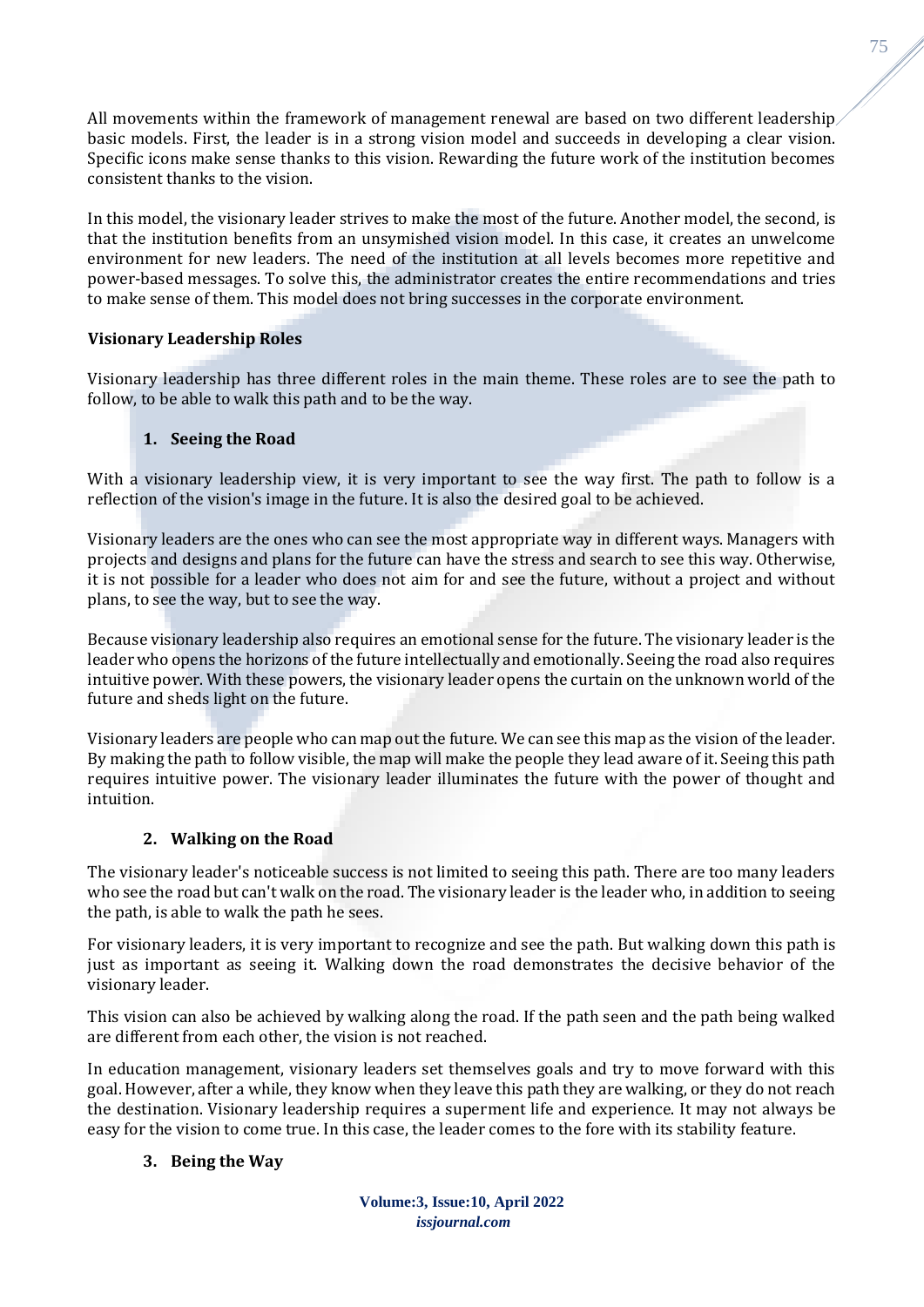Visionary leaders are people who can attract individuals from behind with their vision. These leaders are people who can open very different new paths with the visions they produce. Another important role of the visionary leader is to be the way.

Being a road means being able to make way. Those who follow this path try to walk the path opened by the visionary leader. Being the road requires a serious sacrifice. The visionary leader can take a risk by putting his life on the line, he can lose everything in order to realize the vision.

But the visionary leader aims to find a safe way to achieve the vision. The visionary leader leads people with his thoughts and intuition. This path, which arises from the combination of thought and intuition, provides access to vision.

In this path opened by the visionary leader, those who follow them can walk safely and achieve the most basic goal at the end of the targeted path.

With the loss of the value of the vision, the search for a different way can be seen. So the paths can change unexpectedly. The visionary leader tries to develop the role of seeing the road, walking the road and being the one mentioned, based on the new vision. Therefore, the vision that feeds on intuitive sources changes with the new visions it will develop in the face of these events and environments.

# **Visionary Leadership of Education Managers**

The visionary leadership of school administrators is that they can draw different horizons in their schools. For a new administrator who consumes all their productive energy in contentious situations between teachers and administrators, the best way to solve these problems is to set a new goal.

Vision draws a framework for the general integration of the school as an organization. The school's policies should be consistent with its objectives and programs should be consistent with its objectives and policies (Starratt, 1995).

Visionary leaders take vision-oriented initiatives, while managers take knowledge-oriented initiatives on organizational life (Starratt, 1995).



**Figure 3.** School Model Energized by Vision and Beliefs

# *Source: Starrat, 1995, p. 54.*

Actions organization programs targets policies beliefs aimed at mythical assumptions. Education is not about history, mathematics or biology. There's something deeper about education that encompasses them all, but they do. History lessons, mathematics lessons and biology are valuable when they are part of this common vision.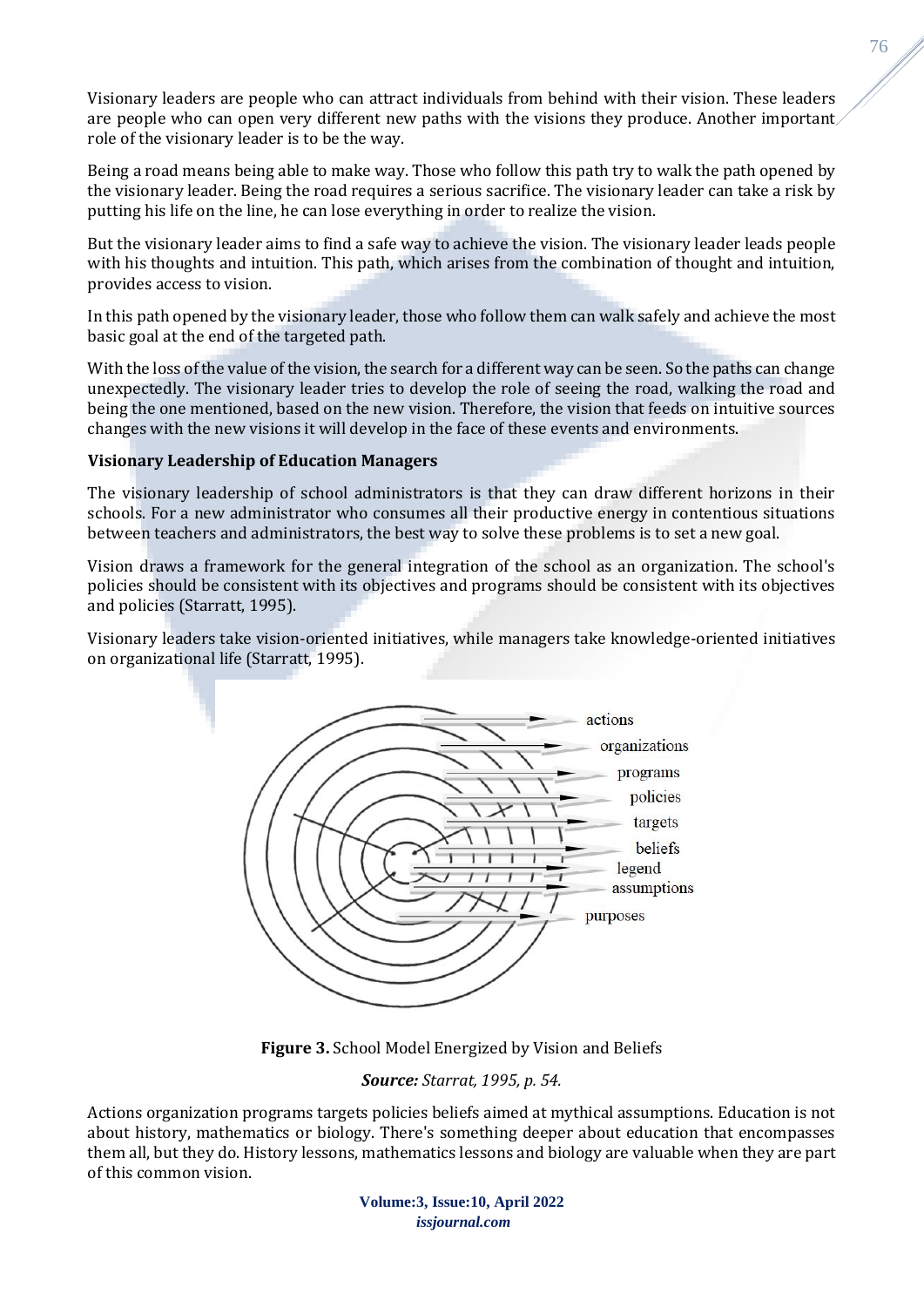The teacher should be able to see his own role in this great vision. The effectiveness of schools depends on the presence of visionary leaders. Vision allows leaders to see ahead (Özden, 1999). The institutional vision of school life positively affects the academic situation of the students. It is necessary to make the non-functional structure of the school more dynamic and to determine the reasons for the failure of their attitudes towards society.

Vision provides an effective framework for the integration of the school, which is an organized structure. The school's policies, attitudes, goals, and programs must be consistent with their goals and policies. This compliance situation shows the goals, beliefs and expectations at the center through the school and the purpose for which the administrators and leaders need each other. While leaders aim towards the center of vision, managers are the ones who know best how to do the work of organizations, i.e. institutionalized structures.

It is visionary leadership skills that make the greatest contribution to the individual development of the school administrator. The visionary school administrator can use his intuitive and thoughtful power to transform the school into a single framed picture. Managers who have deciphered those visionary skills cannot be performed alone hold the keys to success as visionary education managers.

# **Results**

It is seen that today's modern organizations have a future-oriented management and organization approach by moving away from traditional patterns in order to gain a competitive advantage. Organizations need leading managers with a modern management approach to achieve success in areas such as improving performance, maximizing workforce capacity, being able to compete in quality standards, efficiency, efficiency and speed.

Leaders are visionaries, creators of big plans. Administrators perform the existing plan of the institution or organization (Bursalıoğlu, 2000). As these words show, leadership is crucial in making new decisions and setting visions to improve the organization's horizons. It is clear that visionary leaders are needed for educational organizations to adapt to the rapid change and open new horizons to the institutions they work for.

Visionary leadership is about common values within a wide range of frameworks such as freedom, equality, justice and fraternity and aims to adapt to a very rapidly changing environment based on the purpose of achieving organizational transformation and progress. It is important that school administrators, as a leader, take a stand in their relationship with other employees at the school in accordance with the realization of the established vision. A leader who exemplifies all his behaviors will not have much difficulty in making the institution's aims felt around him.

#### **References**

- Bennis, W. (1996). Visionary Leadership, Beyond Leadership (Edit: [Bennis,](https://www.bokus.com/cgi-bin/product_search.cgi?authors=Warren%20Bennis) W., [Parikh,](https://www.bokus.com/cgi-bin/product_search.cgi?authors=Jagdish%20Parikh) J., [Lessem,](https://www.bokus.com/cgi-bin/product_search.cgi?authors=Ronnie%20Lessem) R.), Blackwell Publishers Inc.
- [Bennis,](https://www.bokus.com/cgi-bin/product_search.cgi?authors=Warren%20Bennis) W.[, Parikh,](https://www.bokus.com/cgi-bin/product_search.cgi?authors=Jagdish%20Parikh) J.[, Lessem,](https://www.bokus.com/cgi-bin/product_search.cgi?authors=Ronnie%20Lessem) R. (1996). Developing a Vision, Beyond Leadership, Black well Publishers Inc.
- Bursalıoğlu, Z. (2000). Eğitimde Yönetimi Anlamak ve Sistemi Çözümlemek. Ankara: Pegem Yayıncılık [Understanding Management in Education and Analyzing the System. Ankara: Pegem Publishing].
- Daft, R.L. (1999). Leadership, theory and practice. USA: The Dryden Press.
- Erçetin, Ş. (2000). Lider Sarmalında Vizyon (2.Baskı). Ankara: Nobel Yayın Dağıtım [Vision in the Leader's Spiral (2nd Edition). Ankara: Nobel Publication Distribution].
- Gardner, H. (1999). *Intelligence reframed: Multiple intelligences for the 21st century.* Basic Books.
- Kakabadse, N., Kakabadse, A. Ve Lee-Davies, L. (2005), "Visioning The Pathway: A Leadership Process Model", European Menagement Journal Vol. 23, No. 2, pp. 237-246.

**Volume:3, Issue:10, April 2022** *issjournal.com*